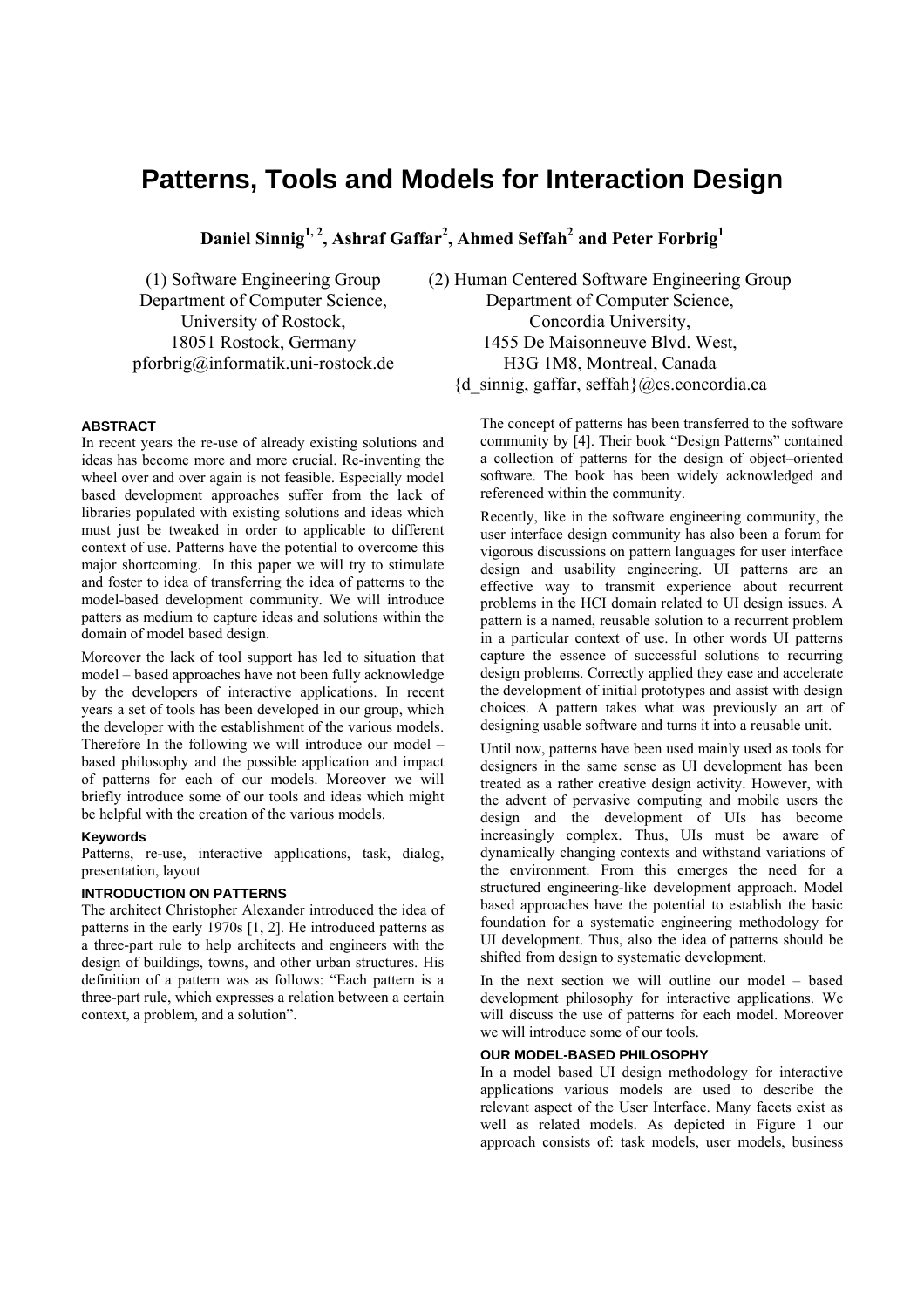object models, a dialog model, a presentation and a layout model.

Our approach starts of - like a typical development lifecycle - and begins with domain analysis. To date the creation of the task model has been commonly agreed to be a reasonable starting point [10]. Therefore our approach starts with the elicitation of the user's tasks, as they are currently performed, resulting in the task model. As a consequence this task model is also often named "existing" task model. Additionally models for capturing user characteristics and business objects are developed. All three analysis models are portrayed by the light shaded ellipse at the top of Figure 1. In addition it is shown that the task model has to be modeled in mutual relationship to the user model, representing the functional roles users have to play for task accomplishment, as well as their individual perception of the tasks. The user model is also related to the business-object model and the task model since the user may require different views on the data while performing a task. Besides, the task model has to reflect the abilities, skills, and preferences of end users. A relationship between the business-object model and the interaction model is required, since the problem domain data in the businessobject model has to be presented to the end users for interactive task accomplishment.



**Figure 1 Model based development at a glance** 

The introduction of a new interactive application leads inevitably to a change of the role of the user and the tasks, which the user will perform. Furthermore also new interactive tasks (the actions the user performs with the new interactive system) must be modeled. Thus, after domain analysis first design decisions are made by establishing the envisioned task, user and object models with consideration of the future interactive system. The dark shaded ellipse of Figure 1 illustrates that these modes are mutually related as well.

Model – based design focuses on finding mapping between the various models. [11] Thus, at this point based on these rather abstract task, user and object models, a dialog, a presentation and a layout model are derived to reveal some implementation details of the user interface.

In a next step the dialog model is developed. It specifies the navigational structure of the UI and the interaction techniques. [11] It is a more specific model and can be derived in good part from the more abstract task-, user- and business object models.

From the dialog model the presentation and layout model are derived. The presentation model maps the elements of the different dialog views (defined in the dialog model) to abstract interaction objects, such as menubar, groupbox, listbox, etc. The layout model defines the arrangements and the style of the user interface objects according to an overall floor plan.

After outlining the basic structure of our approach, we will now discuss which patterns can impact the establishment of the task, dialog, presentation and layout model.

### **TOOLS AND PATTERNS FOR MODELS**

In our approach we are aiming to use patterns as building blocks in order to create these models. Different kinds of models require different kinds of patterns which must be formulated in a different way.

#### **Task Model**

The task models can be impacted by so called task patterns. Task patterns have been first introduced by Paterno [3, 7] as reusable structures for task models. The patterns were described as hierarchical structured task fragments which can be used to successively build the task model. Based on this idea we have developed the tool "Task Pattern Wizard". The program is able to read and visualize already existing task descriptions that are specified in XIML [14]. It is also capable to interpret task patterns descriptions documented in a prototypical XML based mark-up language. After the task pattern has been instantiated the resulting task fragment can be inserted resulting in a modified task model.

In contrast to Paterno's task patterns, which are defined as fixed fragments, the Task Pattern Wizard expects the patterns to be specified in a dynamic fashion. Variables are used as placeholders for the particular context of use. During the so called process of pattern adaptation the variables are replaced by concrete values representing the current context of use. Different kinds of variables exist. Among them: "Substitution variables" and "process variables". On the one hand substitution variables are simply used as placeholders for certain values. During the process of pattern adaptation the Task Pattern Wizard will question the user for entering values for these variables. Then, in a top down process each occurrence of a substitution variable will be replace (substituted) with this value. On the other hand, process variables are used to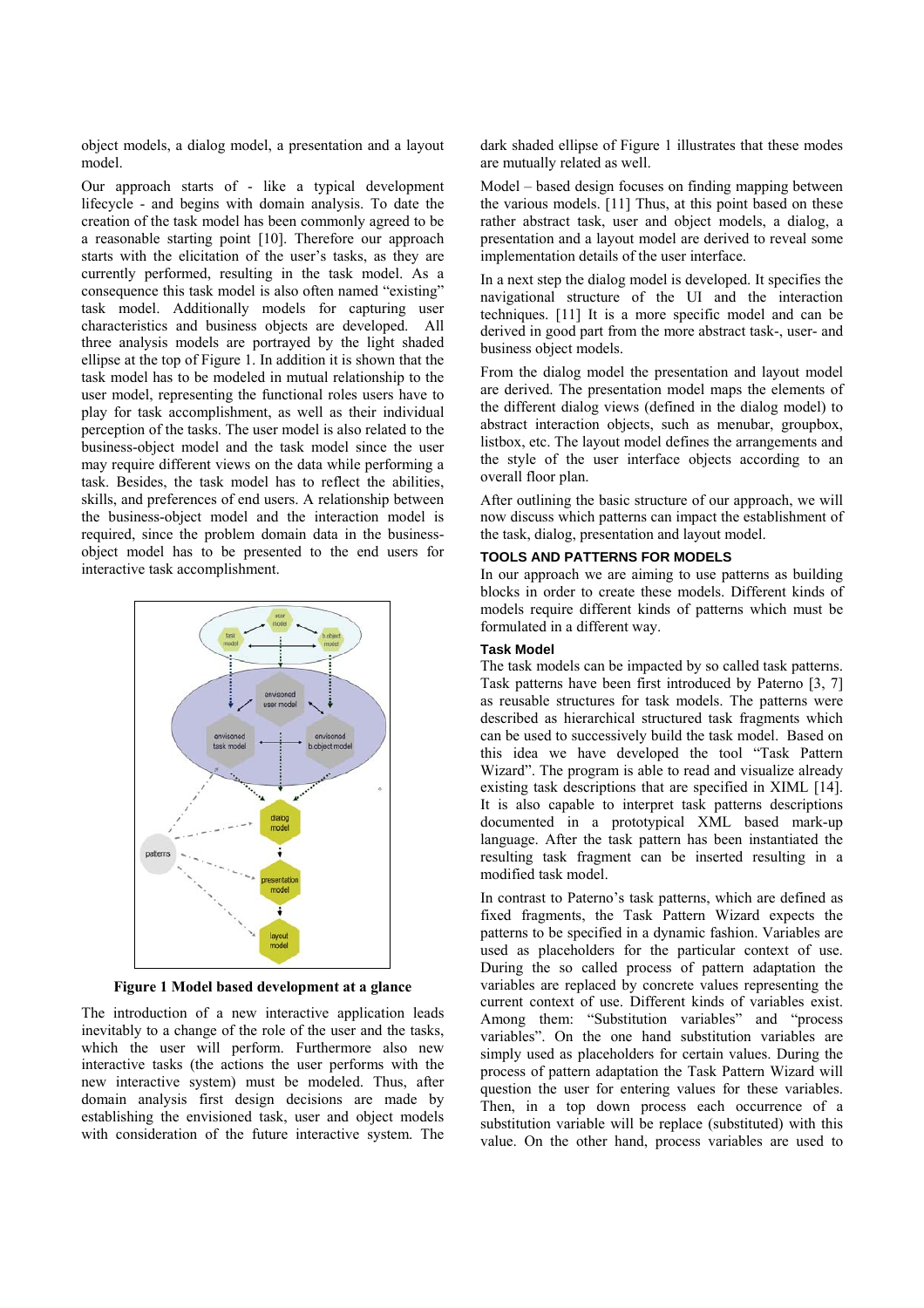describe the structure of the task fragment, which will be created by the pattern. For example entering values into a form is very repetitive. The same basic task (enter a value) appears over and over again. Basically each peer task can just be distinguished by its name and the kind of input. Thus, instead of task description for each of these peer tasks, a process variables, that signals the number of respective tasks, can be used. A more detailed descriptions about task patterns and the process of pattern adaptation can be found in [8, 9]

This generic notation of patterns ensures that the same pattern is applicable to different contexts of use. The past has shown, that many approaches of reusing knowledge failed, because they have been designed too specific and rigid. (too context sensitive and domain dependent). Once these knowledge fragments were ordered and classified in a way, that efficient usage was possible, most of them were not applicable anymore since the context has slightly changed. Therefore we believe that the solution stated in the pattern should be formulized generic enough in order to withstand variations of context and domain.

In order to assess and validate the correctness and appropriateness of the task model we have developed the XIML Task Simulator [5]. It presents different views on the tasks, their users and used (tools) and modified objects (artefacts). Moreover tasks can be animated and the user can step through possible task scenarios (Pluralistic walkthrough) [6] within the scope of the underlying task model.

#### **Dialog Model**

After developing the task model the dialog model is interactively derived from the task, user and object model. The dialog model associates several tasks to dialog views and defines transitions between these dialog views. At this stage dialog patterns can help grouping the tasks and suggest sequences between dialog views.

Finding dialog views and transitions is closely connected to the underlying task models. On the one hand, structural information from the task model, which describes the task– subtask hierarchy, can be used to group related tasks into task views. On the other hand temporal transitions between sub tasks can be used to constrain and derive possible dialog transitions [11, 7]. Consequently patterns applied to the task model indirectly affect the dialog model and in particular the dialog graph. An example of a dialog pattern is the wizard pattern (adopted from the wizard pattern by Welie [13]. It describes a sequential run through a number of dialogs until an end dialog has been reached. We are currently experimenting to formulate such patterns with XIML.

We have already developed the tool "Dialog Graph Simulator" [5]. It allows to group different task to dialog views and the definition of transition between various dialog views. The designed dialog structure can be further saved to XIML format and thus re-processed by other tools. Moreover a first abstract prototype of the interface can automatically be generated out the dialog description. Using the cognitive walkthrough method [6] users can walk through the interface in order to accomplish predefined tasks. Whenever the interface blocks the user from completing a task, it is an indication that the interface or the underlying task description is missing something. For the future we envision that the Dialog Graph Simulator can also process dialog patterns and thus semi-automatically establish transitions between the various dialog views.

#### **Presentation and Layout Model**

Next, in order to develop the presentation model the tasks of each dialog view are associated with interaction elements such as buttons, trees and lists. Moreover, some domain objects (tools or artefacts) which are related to the tasks are also mapped to interaction elements. Presentation patterns can be applied in order to map complex tasks (such as advanced search) to a predefined set of interaction elements. We are currently experimenting to describe such presentation patterns as Velocity XUL templates [12, 15]. Presentation patterns describe fragments of the presentation model. Each fragment describes one or a set of interaction objects.

Finally the interaction objects are positioned following an overall layout or floor plan described in the layout model. Additionally, the visual appearance of each interaction element is specified by setting fonts, colors and dimensions. In our framework layout patterns -which are described as XUL templates as well- are used to integrate proven layouts and design solutions. An example of such a layout pattern is the " $3$  – Column Layout" introduced by Welie [13]. Practically the loose set of XUL fragments of the presentation model is aggregated to XUL code. Finally this XUL code is automatically rendered to a concrete user interface implementation.

According to our model – based framework the presentation model and layout model are logically separated. In many model-based development approaches these models are summarized to one model. However we decided to split them up, since we believe that for each model different kinds of patterns apply. On the one hand patterns that describe a set of interaction elements (presentation patterns) and on the other hand patterns that describe the layout of the interaction elements (layout patterns).

#### **DISCUSSION AND OPEN QUESTIONS**

In this paper we have introduced our model based framework and have outlined the application of patterns and the use of various tools. It was shown that patterns as a medium for capturing and disseminating knowledge are also an interesting tool in the domain of model – based design. First tools and approaches for integrating patterns into the development framework have been introduced. However the work presented in this paper is of preliminary nature, where the following questions remain open:

Existing patterns catalogues embody a substantial amount of knowledge. How to make efficiently use of this knowledge within the domain of model based design.